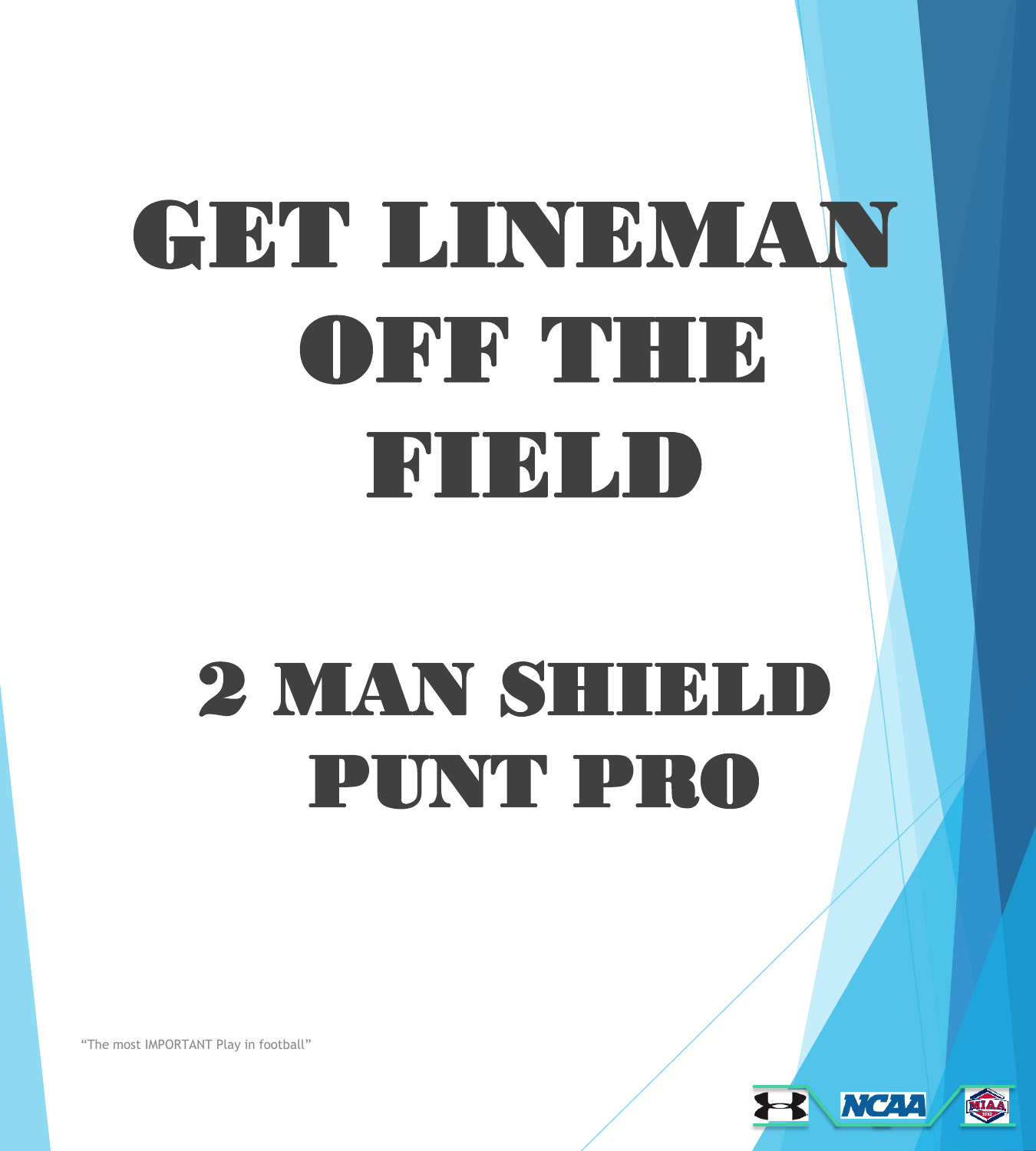# RKG'S CORE

### RELENTLESS EFFORT

### \*\*Non-Negotiable- Practice and play with great effort

### GREAT EFFICIENCY \*\*Non-Negotiable- eliminate Missed assignments

### MAKE AN IMPACT \*\*Non-Negotiable- be productive



"The most DEVASTATING Play in football"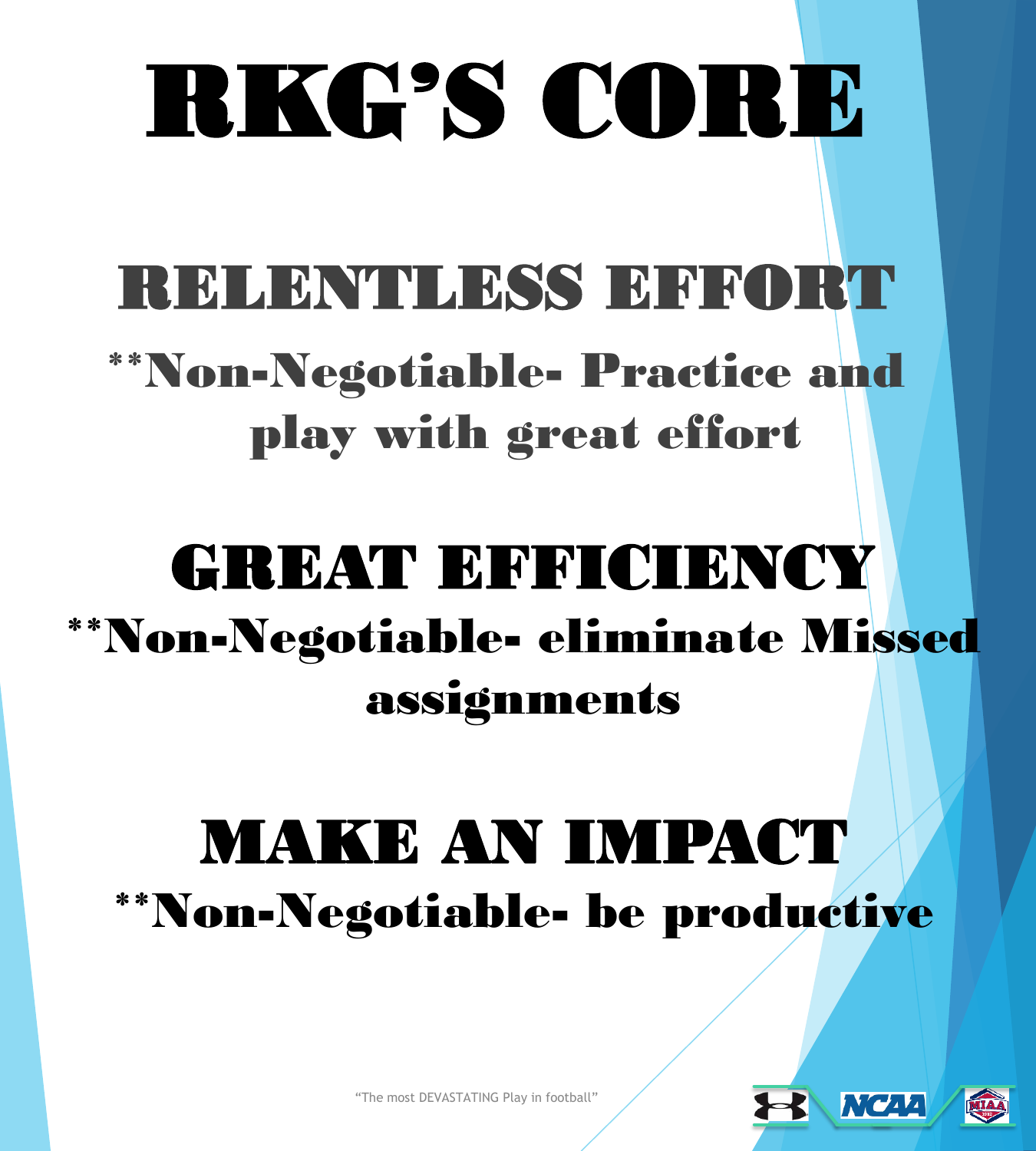## PUNT

### "The most IMPORTANT play in football"

#### ALIGNMENT- PERFECT BY SRY TIMES

#### PROTECT- COMMUNICATE THE COUNT

#### GET OFF- KEY BALL & STRIKE

#### LEVERAGE- KNOW LEVERAGE ON **RETURNER**

### BIG PLAY – TEAM NET OF 45 YDS GOAL – TEAM NET OF 35 YDS

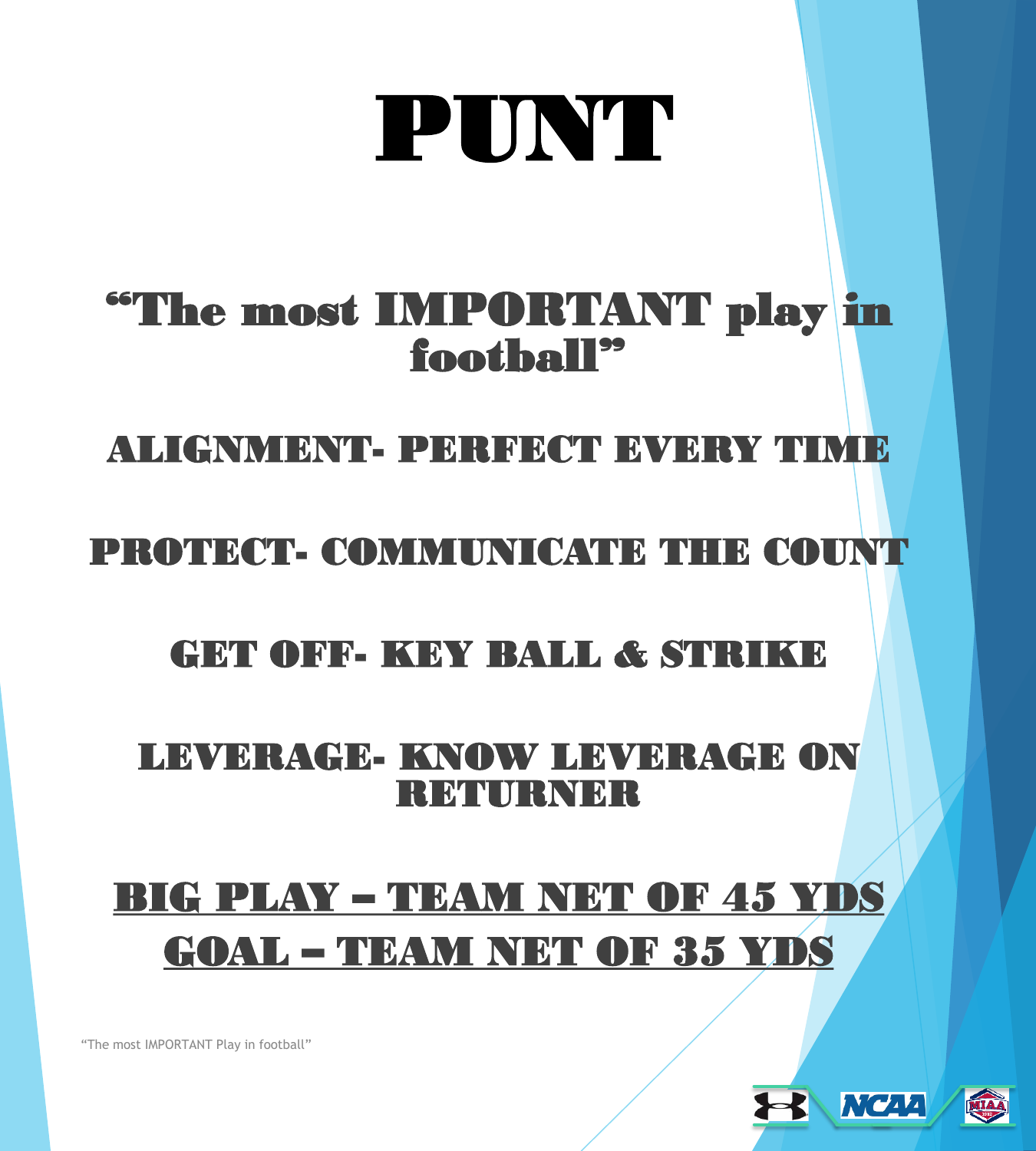### WHY 2 MAN SHIELD

- FIND MORE GUYS THAT CAN DO THIS VS THE SHIELD PUNT
- GET 3 GUNNERS INTO COVERAGE MOST OF THE TIME
- KICK SIDE AND AWAY SIDE-PERSONNEL THE PUNT TEAM
- **SEVERAL FORMATIONS BUT KEEP** THE PROTECTION THE SAME.
	- KEEP PEOPLE FROM RUSHING THE PUNT
- **EET LINEMAN OFF THE FIELD /** MORE ATHLETES ON IT
	- TOO VALUABLE, NOT GOOD IN **SPACE**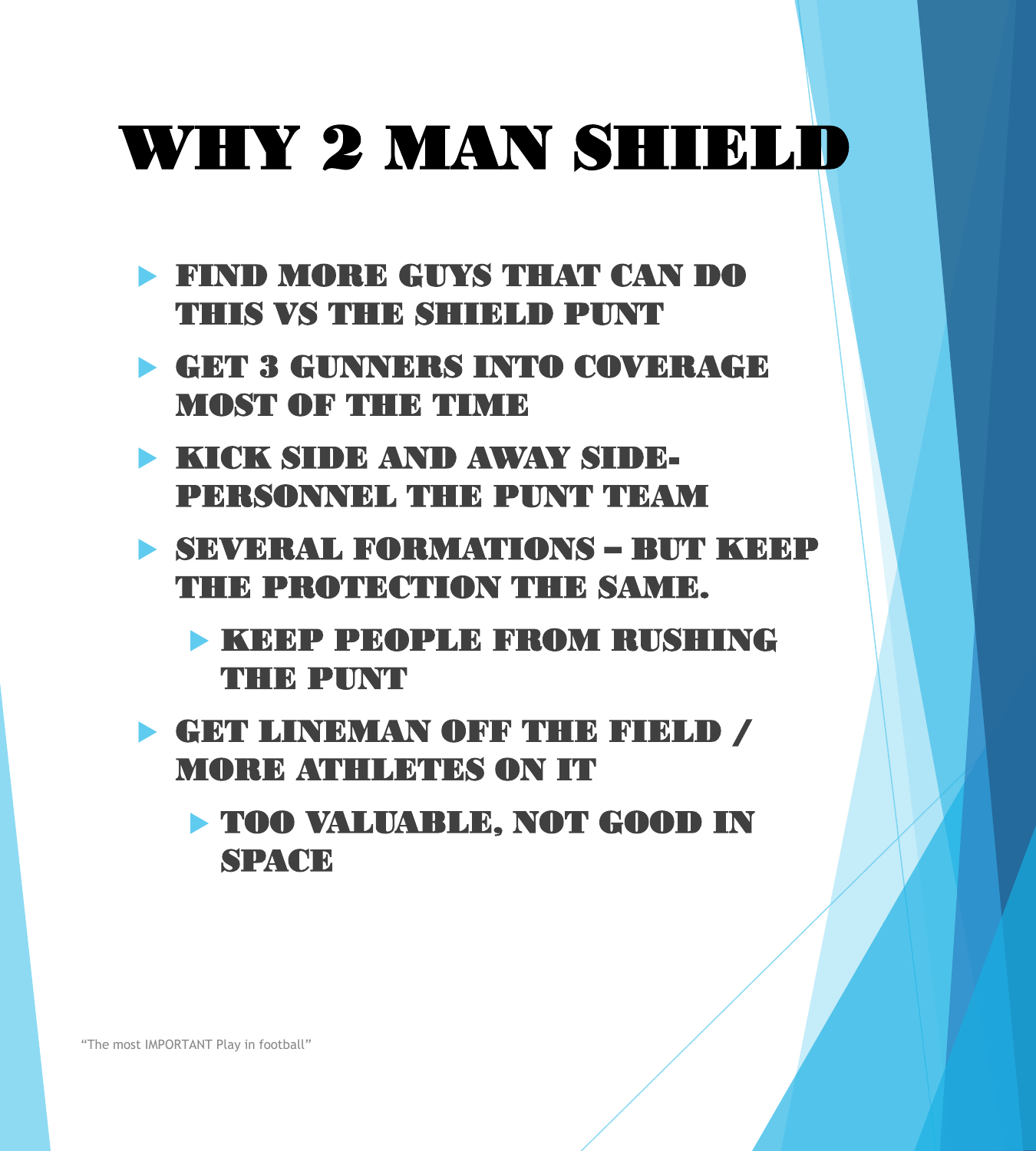### PERSONNEL

- BOUNDARY GUNNER- BEST GUNNER. ALWAYS CALL SIDE
- FIELD GUNNER- DYNAMIC, FAST, MUST BE ABLE TO UNDERSTAND THE FORMATIONS
- Y- FASTEST, MOST PHYSICAL GUY. MUST BE ABLE TO BE A GUNNER AND IN PROTECTION. SAFETY TYPE PLAYER.
- Q- QB OF THE PUNT TEAM. MOST RELIABLE PLAYER. LONGER THE BETTER AND MUST BE PHYSICAL-**LEBBER**
- S- PHYSICAL KID. BASIC UNDERSTANDING OF THE PROTECTION.
- KICK SIDE GUARD AND TACKLE-MORE PHYSICAL SIDE, LENGTH IS ALWAYS GOOD. OLBER

 AWAY SIDE GUARD AND TACKLE-"The most IMPORTANT PLAY IN THE WAY AND COVER.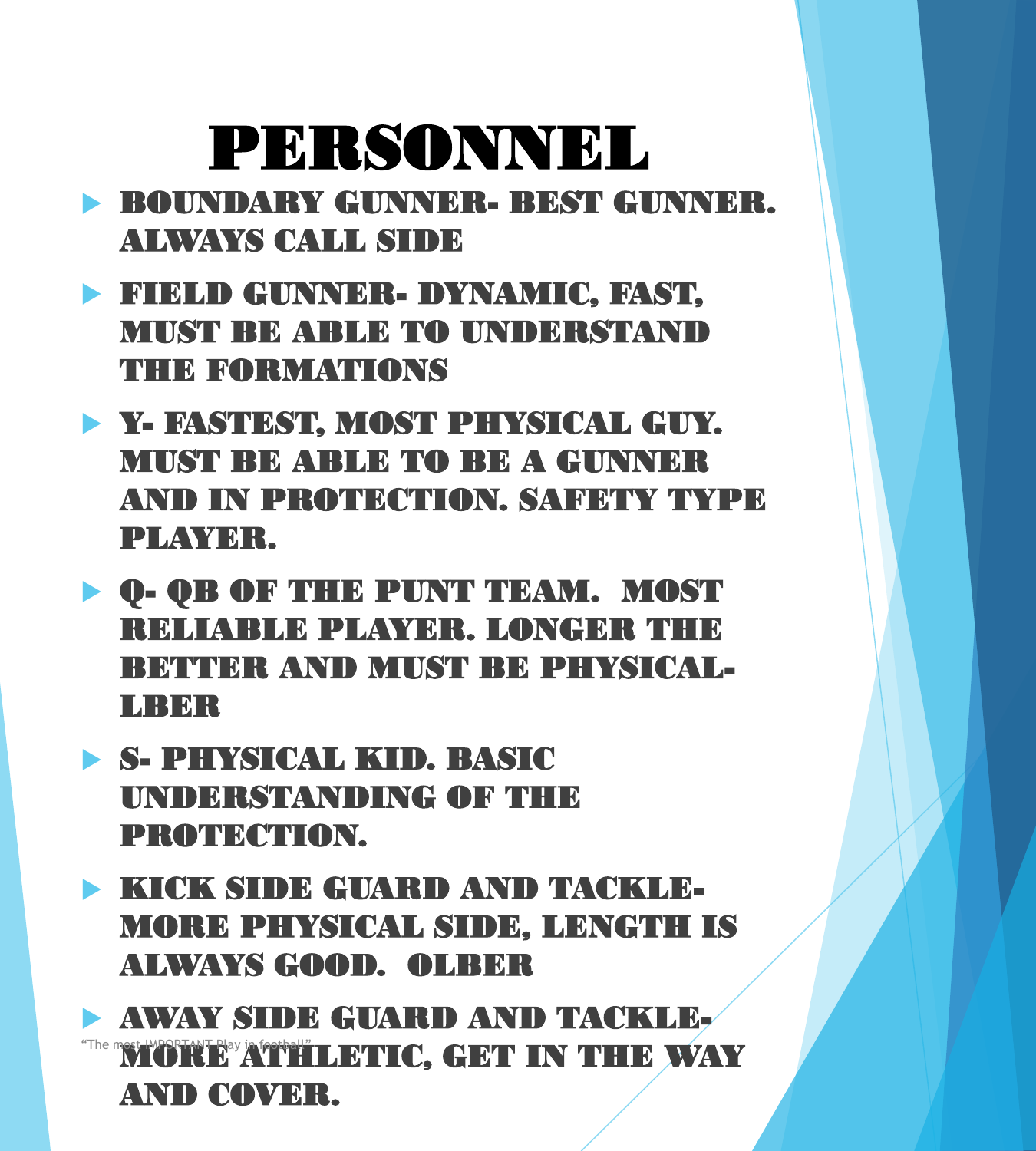### ALIGNMENT FORMATION – TWINS RT

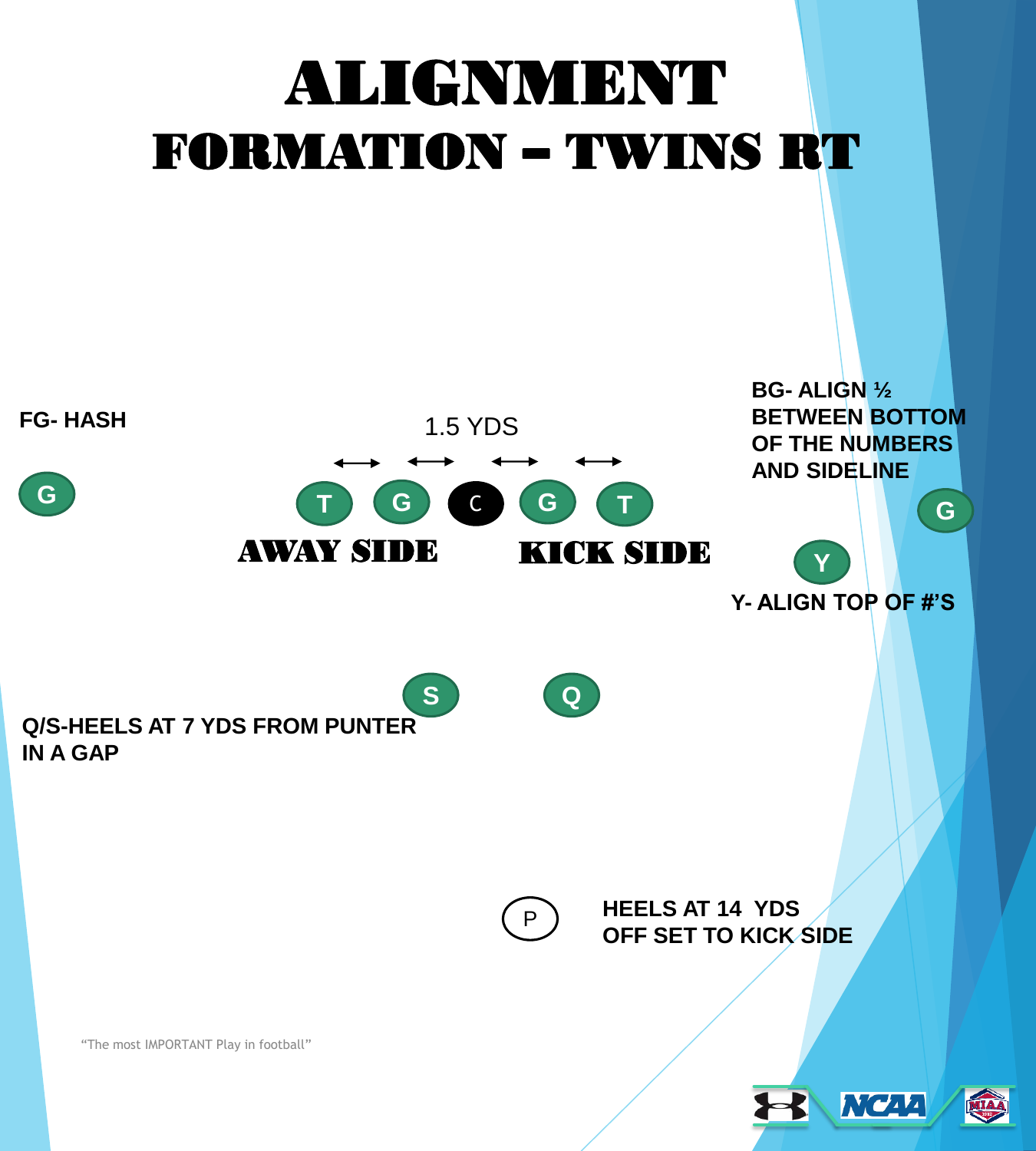### PROTECTION TECHNIQUE'S

#### FRONT LINE

#### KICK GUARD- WILL PERFORM A DRIVE BLOCK

ATHLETIC STANCE, HANDS HOLSTERED, 45 DEGREE

STEP AT #1. STRIKE WITH HANDS- PHYSICAL

#### KICK TACKLE AND AWAY SIDE- WILL PERFORM SCOOP BLOCK-

ATHLETIC STANCE, HANDS HOLSTERED, LATERAL STEP TO ASSIGNMENT TO TRY TO SQUARE HIM UP. WHY WE LIKE IT- SEE HOLD UP, FORCES RUSHER TO TAKE A DIFFERENT PATH- OUTSIDE AND CAN BUILD WALL, ALLOWS TO GET INTO COVERAGE

#### SHIELD

- Q = ALIGN IN KICK SIDE A GAP, 7 YDS FROM PUNTER AND PERFORM RICOCHET BLOCK ON KICK SIDE.
- S =ALIGN IN AWAY SIDE A GAP, 7 YDS FROM PUNTER AND PERFORM RICOCHET BLOCK ON FRONT SIDE A TO BS A TO BS #3. CHECK A GAPS QUICKLY FOR ANY LEAKAGE THEN TO #3.
- \*\* RICHOCHET BLOCK- PROTECT INSIDE OUT AND RICHOCHET THE RUSHER TO THE OUTSIDE AND VERTICAL. CAN'T GET BEAT UNDERNEATH.\*\*



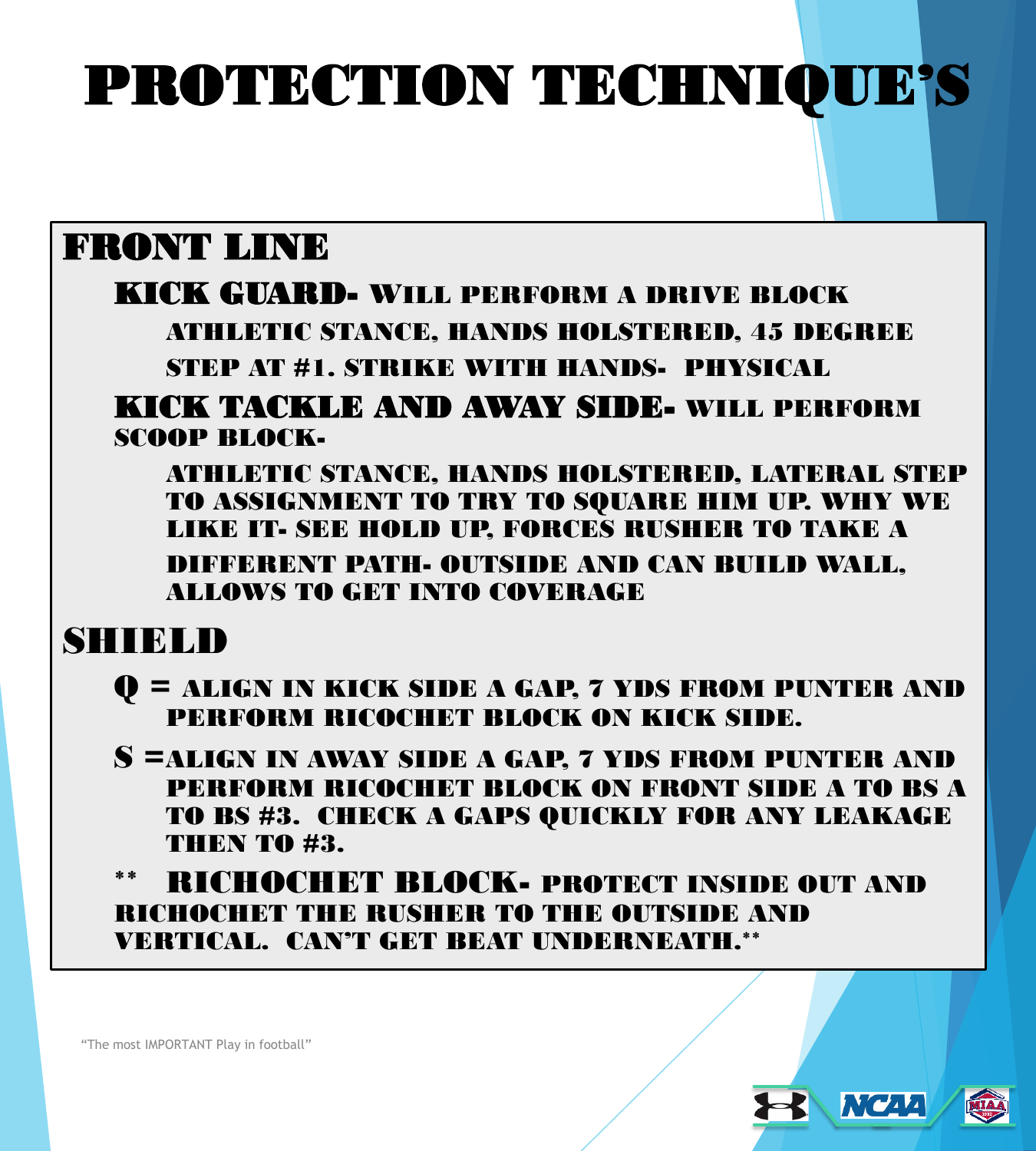### PROTECTION RULES 3X3

- $\blacktriangleright$  KG= #1
- $\blacktriangleright$  KT= #2
- $\blacktriangleright$  AG= #1
- $\blacktriangleright$  AT= #2
- Q= #3 KICK SIDE
- $\triangleright$  S= #3 AWAY SIDE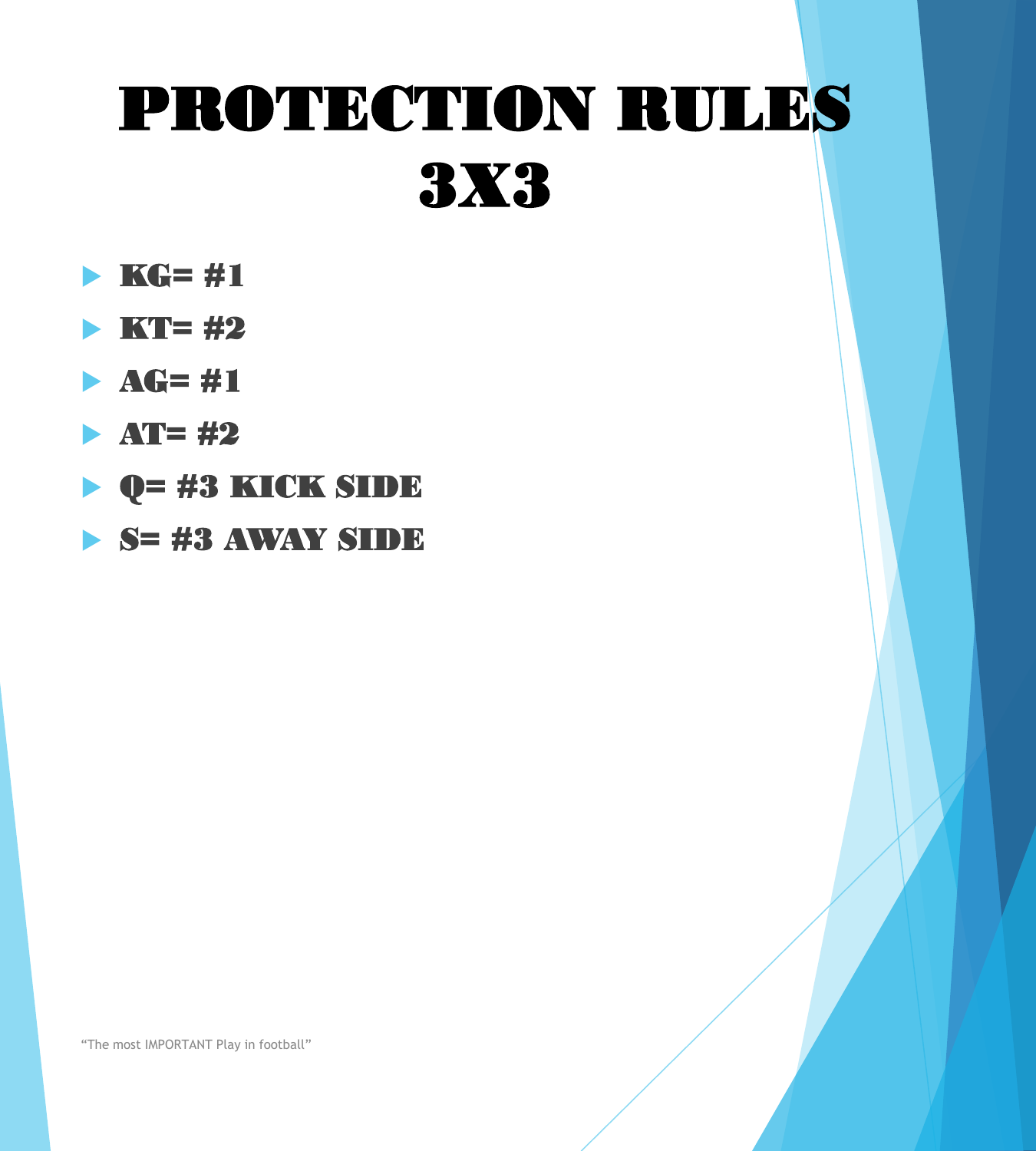### PROTECTION RULES FORMATION= TWINS RT PROTECTION= RIP

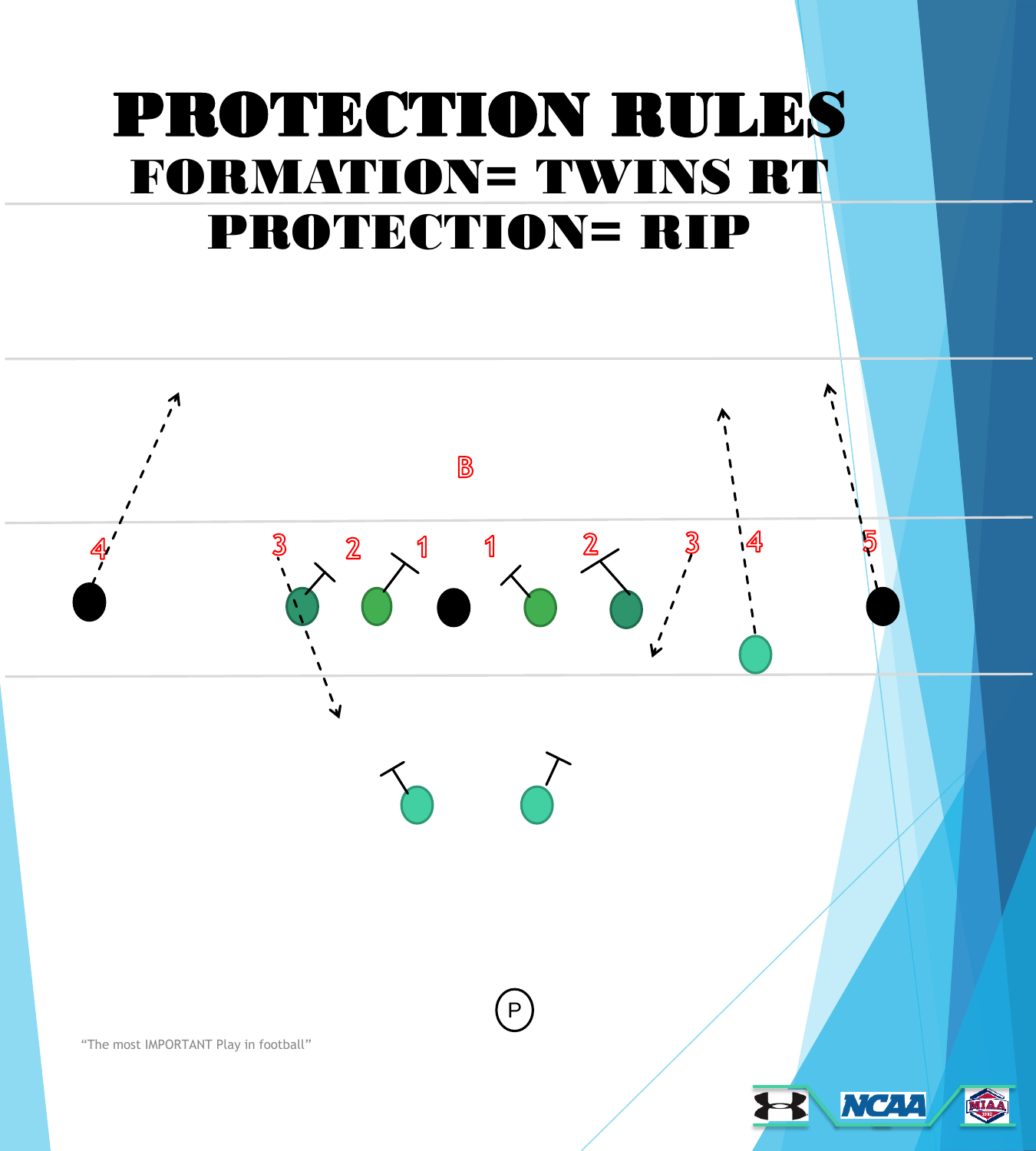### PROTECTION RULES 4 SIDE

- $\blacktriangleright$  KG= #1
- $\blacktriangleright$  KT= #2
- $\blacktriangleright$  AG= #1
- $\blacktriangleright$  AT= #2
- Q= MUST CALL THE Y IN OR FG IN DEPENDING WHERE THE 4 IS.
- S= #3 AWAY SIDE
- Y= IF CALLED IN, #3 OR 1ST GUY OF THE KT TAIL

 FG= IF CALLED IN, MUST RIP ACROSS THE FACE OF THE #4 AND GET INTO COVERAGE. MUST GET HIS FEET TO STUTTER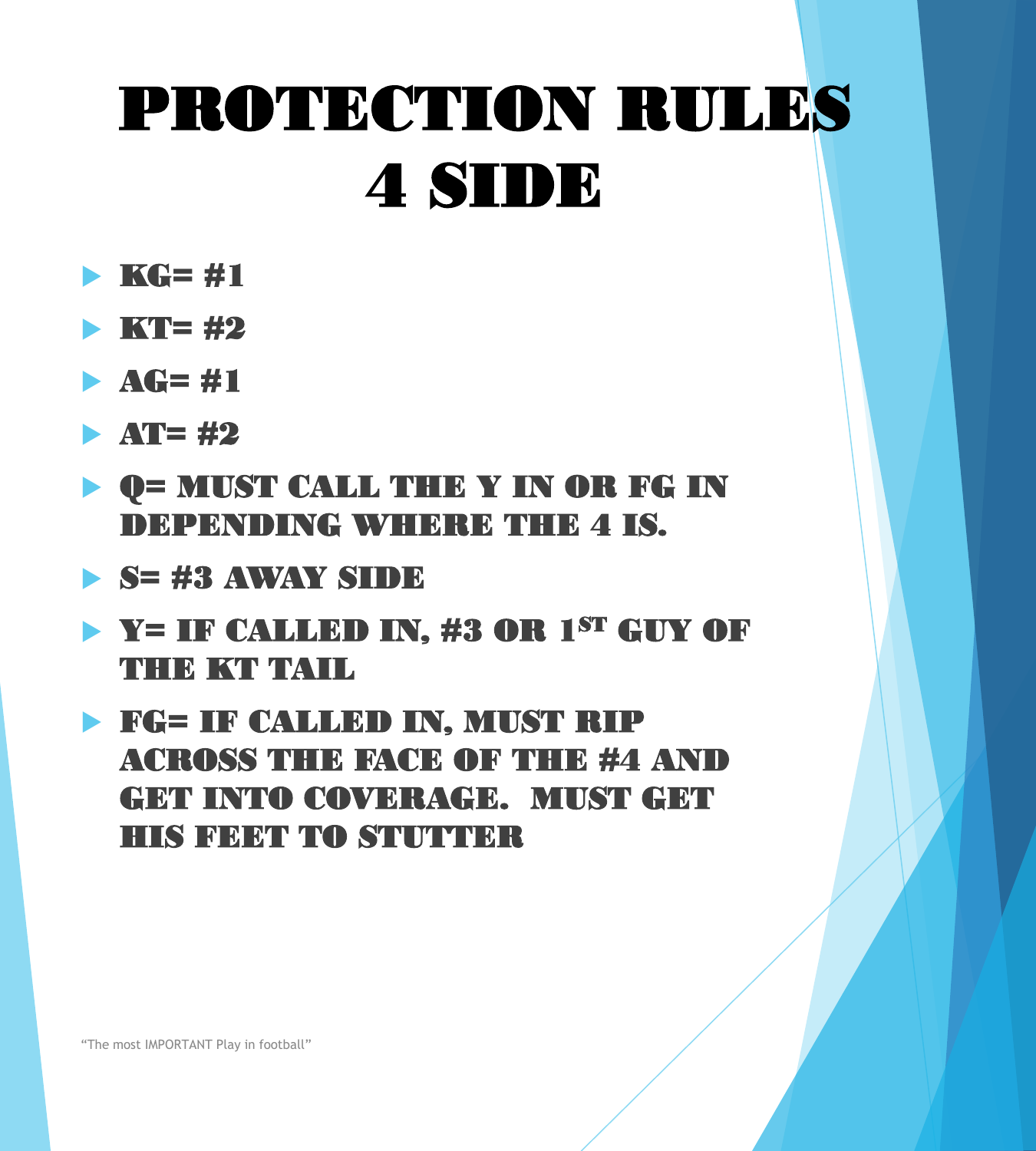### PROTECTION RULES FORMATION= TWINS RT PROTECTION= RIP

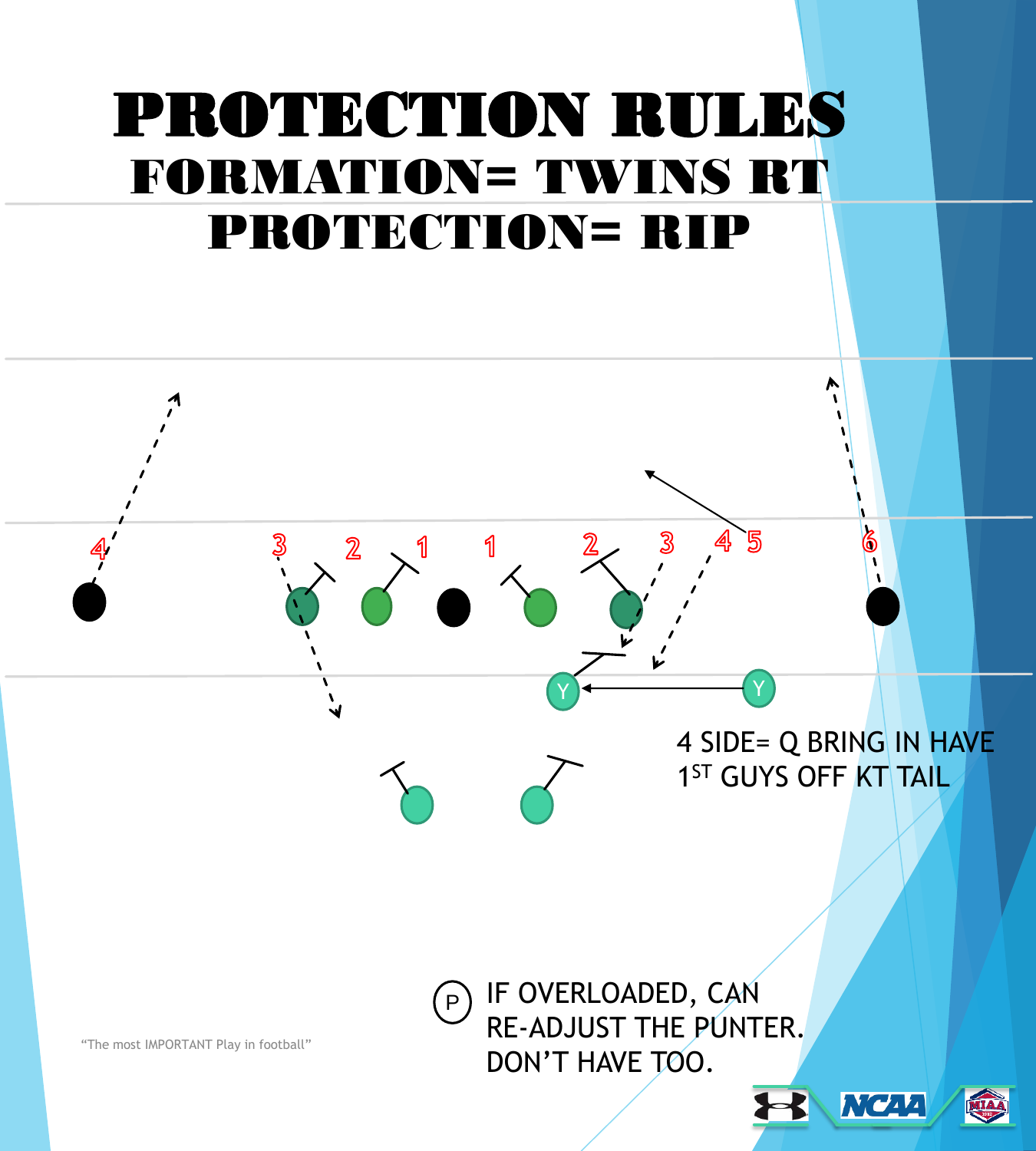### PROTECTION RULES FORMATION= TWINS RT PROTECTION= RIP

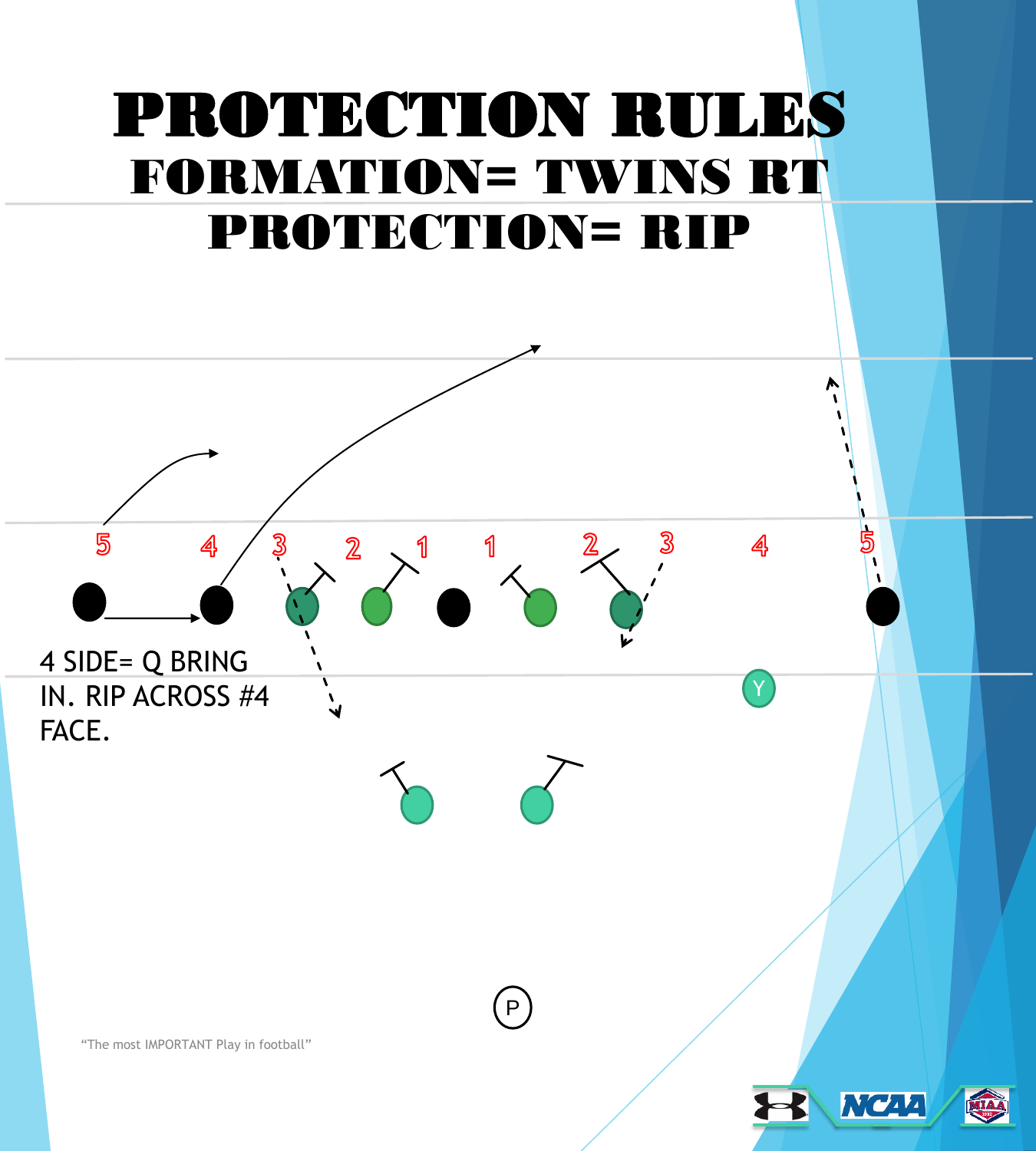### PROTECTION RULES FORMATION- OVER RIGHT PROTECTION- HARRY





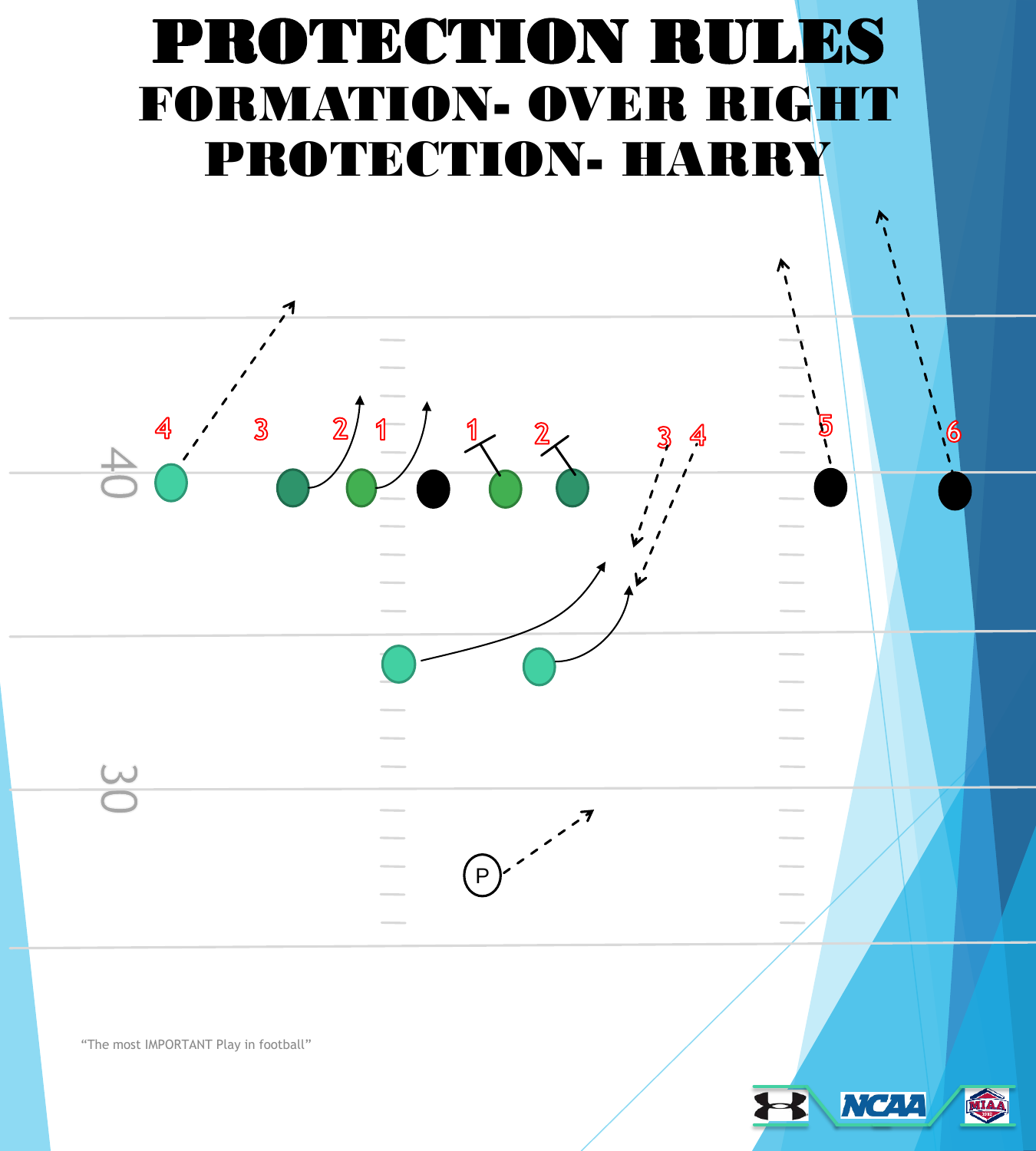### PROTECTION RULES FORMATION- NASTY RIGHT PROTECTION- ROCK

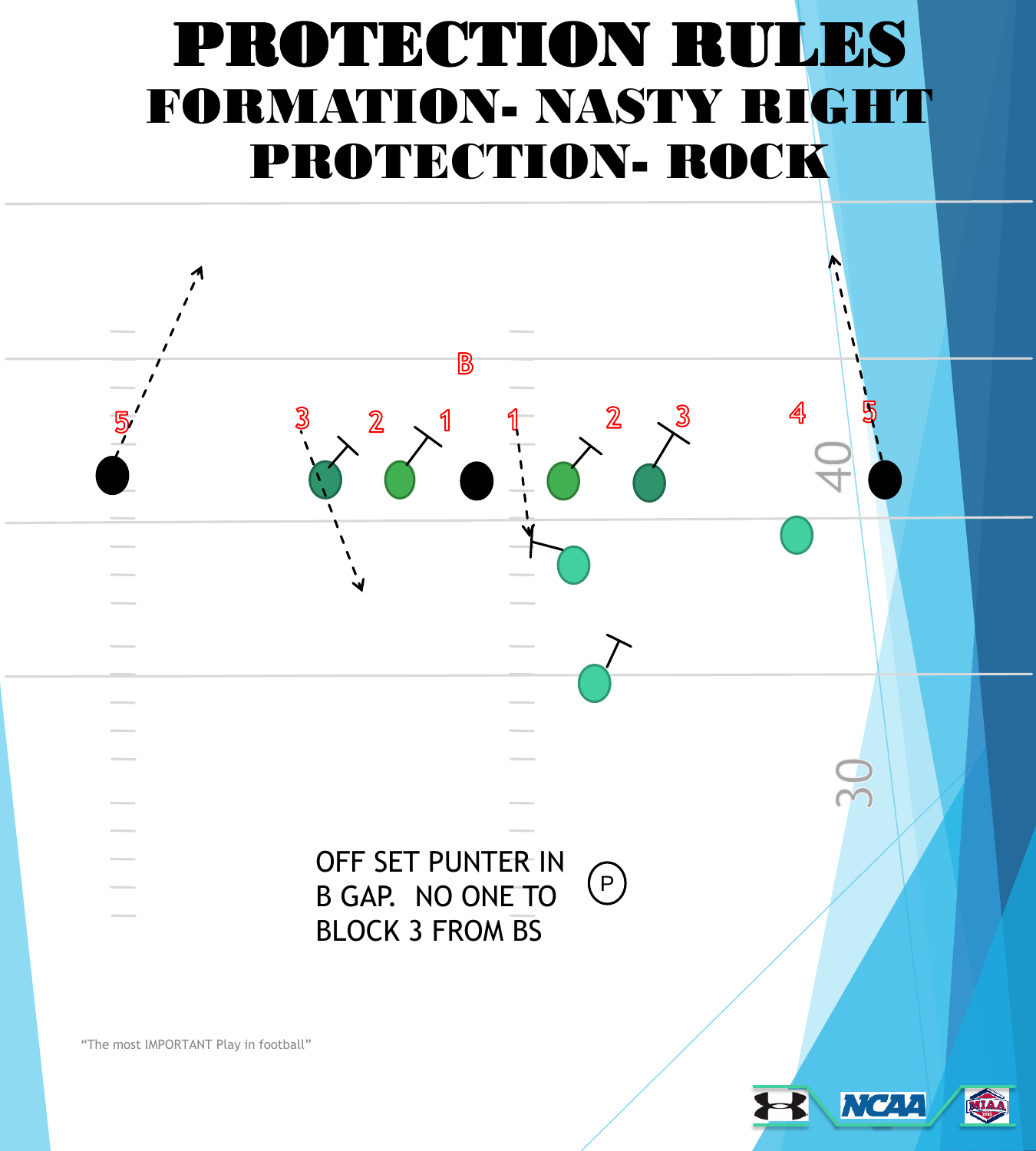### **CADENCE**

#### Q WILL ALWAYS GIVE CADENCE

#### "GET SET"……….."GET SET"

#### CALL IN Y OR FG IF NECESSARY

#### "RIP" "RIP" .......... "RIP" "RIP"

#### CHECK FRONT/PUNTER

#### **"SET"**

#### \*\*\*LS SNAP WHEN READY\*\*\*

#### "COMMUNICATE THE COUNT"